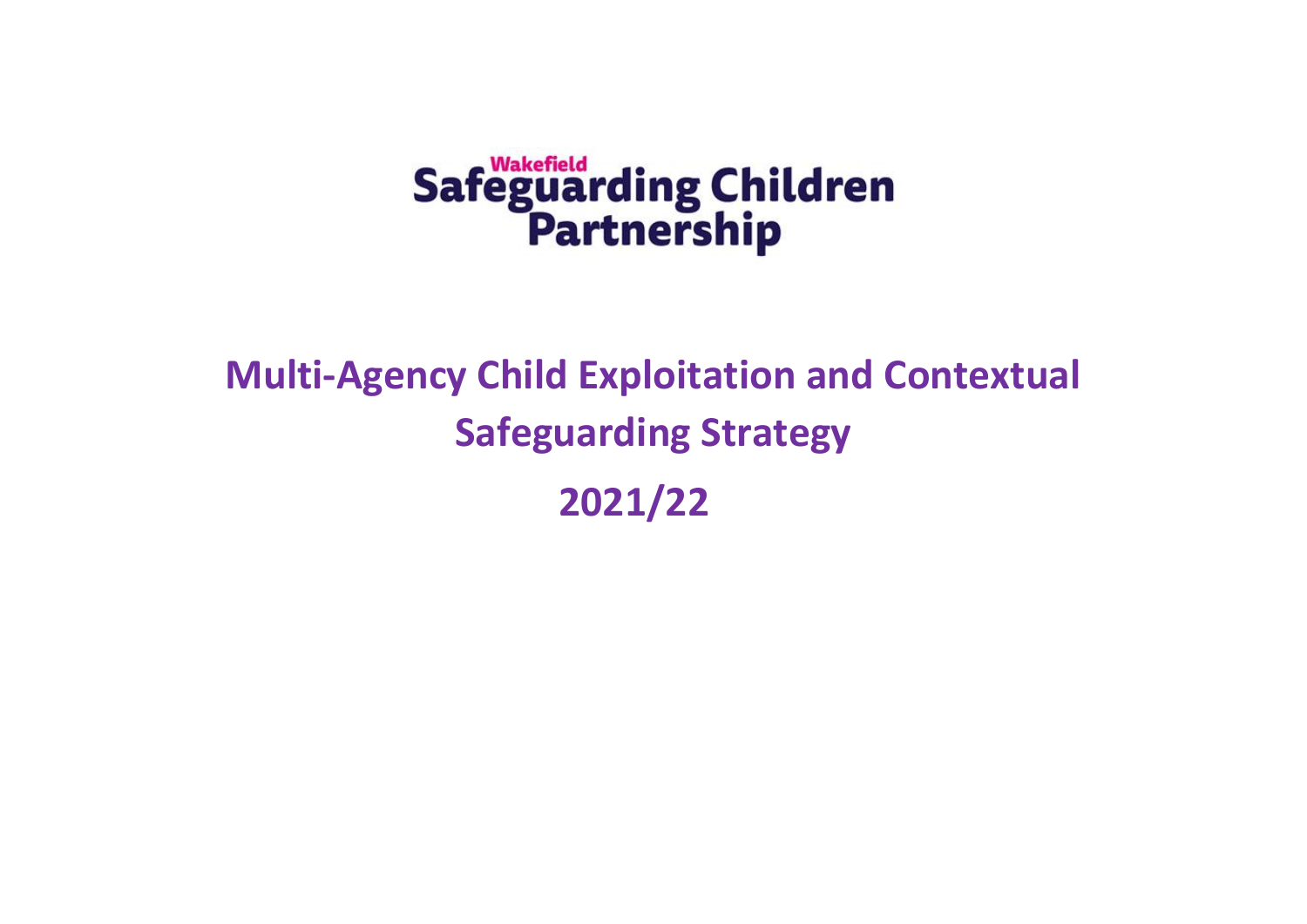# **Foreword:**

We are pleased to present our Wakefield Safeguarding Children Partnership (WSCP) Child Exploitation Strategy for the forthcoming year, 2021/22.

Child Exploitation is a form of child abuse that impacts on the lives of children, young people, their families and the communities of Wakefield. We know from the work we do with children and families that the impact of this form of abuse can be long lasting and destructive to children achieving a happy, healthy and safe childhood.

It is important that the work we do has a strong focus on preventing harm and that we listen to children, families and communities about how we can equip them with the knowledge of the early signs of all forms of child exploitation; how to seek help; what support is available and what we can and do to keep children safe.

It is equally important that those who perpetrate abuse are quickly identified and dealt with and that those who seek to abuse and cause harm to children and young people understand the impact their actions cause and the consequences of persisting or engaging in this form of child abuse.

This strategy builds upon the work already established to tackle child exploitation across Wakefield through our WSCP Multi-Agency Child Exploitation (MACE) arrangements. As such, this strategy outlines our continued commitment to a co-ordinated partnership approach to tackle all forms of child exploitation across Wakefield and ensure that the right resources are well trained, skilled and in place to drive the activity outlined within the document.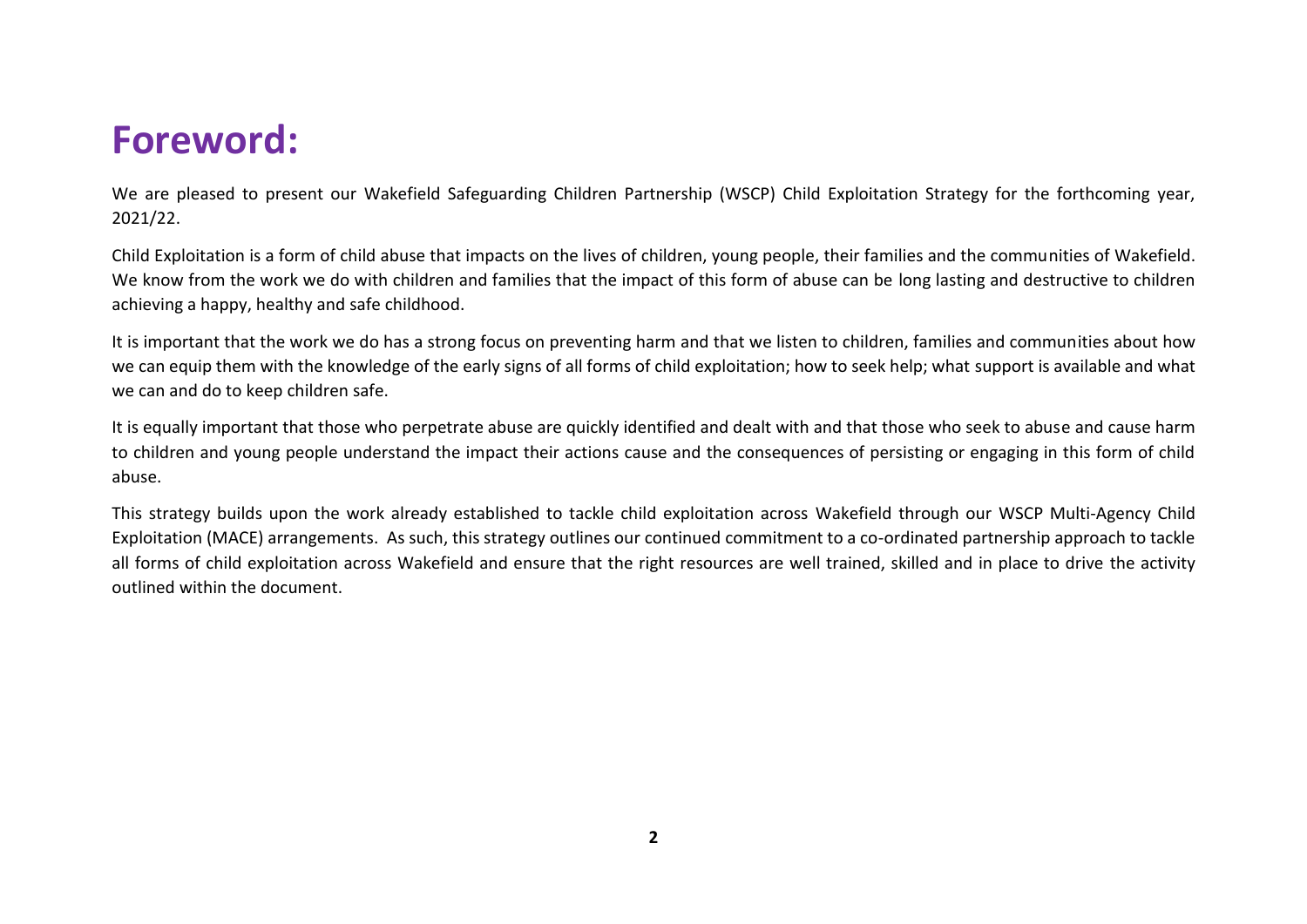All WSCP partners have agreed to share ownership of and take responsibility for the effectiveness of its outcomes. An Action Plan to deliver the key target areas for each of the priorities is included and through our existing Executive and Strategic Groups we will monitor the progress of the actions.





Stuart Smith **Suzannah Cookson** Beate Wagner **Mark McManus** Mark McManus Suzannah Cookson Independent Scrutineer Corporate Director Chief Superintendent Chief Nurse WSCP Children and Young People's Service West Yorkshire Police Wakefield Clinical Commissioning Wakefield Council and Council Group



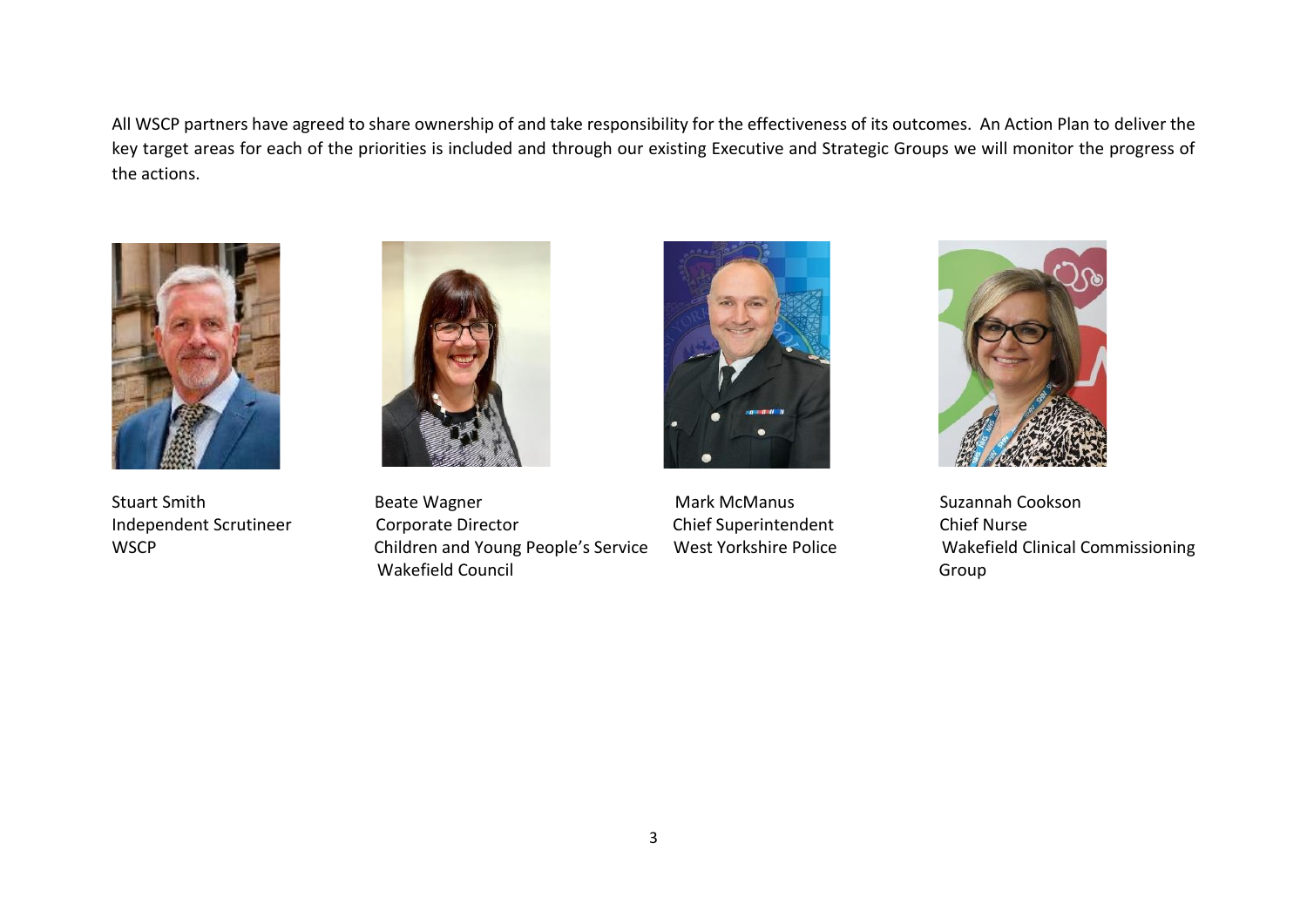## **Overview:**

The Multi-Agency Child Exploitation (MACE) and Contextual Safeguarding Strategy recognises that children and young people can be at risk of, or subjected to harm through exploitation and abuse from adults and/or other peers outside of their family network. When a child moves through early childhood into adolescence, they invariably become involved in social networks, relationships and environments outside of their school and home setting. The majority of children in Wakefield make this transition in a safe and fulfilling way. However, all children and young people can encounter individuals who exploit vulnerability and environments which place them at risk of exploitation.

Often parents and carers are disempowered by the perpetrators of this form of abuse who will try to undermine the relationship between the parent or carer and their child to further the control they have over that child. For this reason, in terms of the identification, responding to and management of MACE and Contextual Safeguarding risks, parents are often part of the solution and this strategy outlines the need for full engagement with parents and/or carers by professionals.

Throughout all the work of Wakefield Safeguarding Partnership, the voice of the child should be effectively represented in accordance with the guidance set out in Working Together to Safeguard Children (2018) (WTSC18) as outlined below:

*'Children may be vulnerable to neglect and abuse or exploitation from within their family and from individuals they come across in their day-to-day lives. These threats can take a variety of different forms, including: sexual, physical and emotional abuse; neglect; exploitation by criminal gangs and organised crime groups; trafficking; online abuse; sexual exploitation and the influences of extremism leading to radicalisation. Whatever the form of abuse or neglect, practitioners should put the needs of children first when determining what action to take'* (WTSC18; 9)

By the very nature of vulnerability and exploitation the different themes of exploitation are invariably intertwined. This strategy considers vulnerability and contextual safeguarding from a holistic and 'whole system' perspective. The risks and vulnerabilities of the child are seen as a complete picture so their needs can be addressed in a way that improves their long term outcomes, as opposed to reducing risk in one particular area of vulnerability.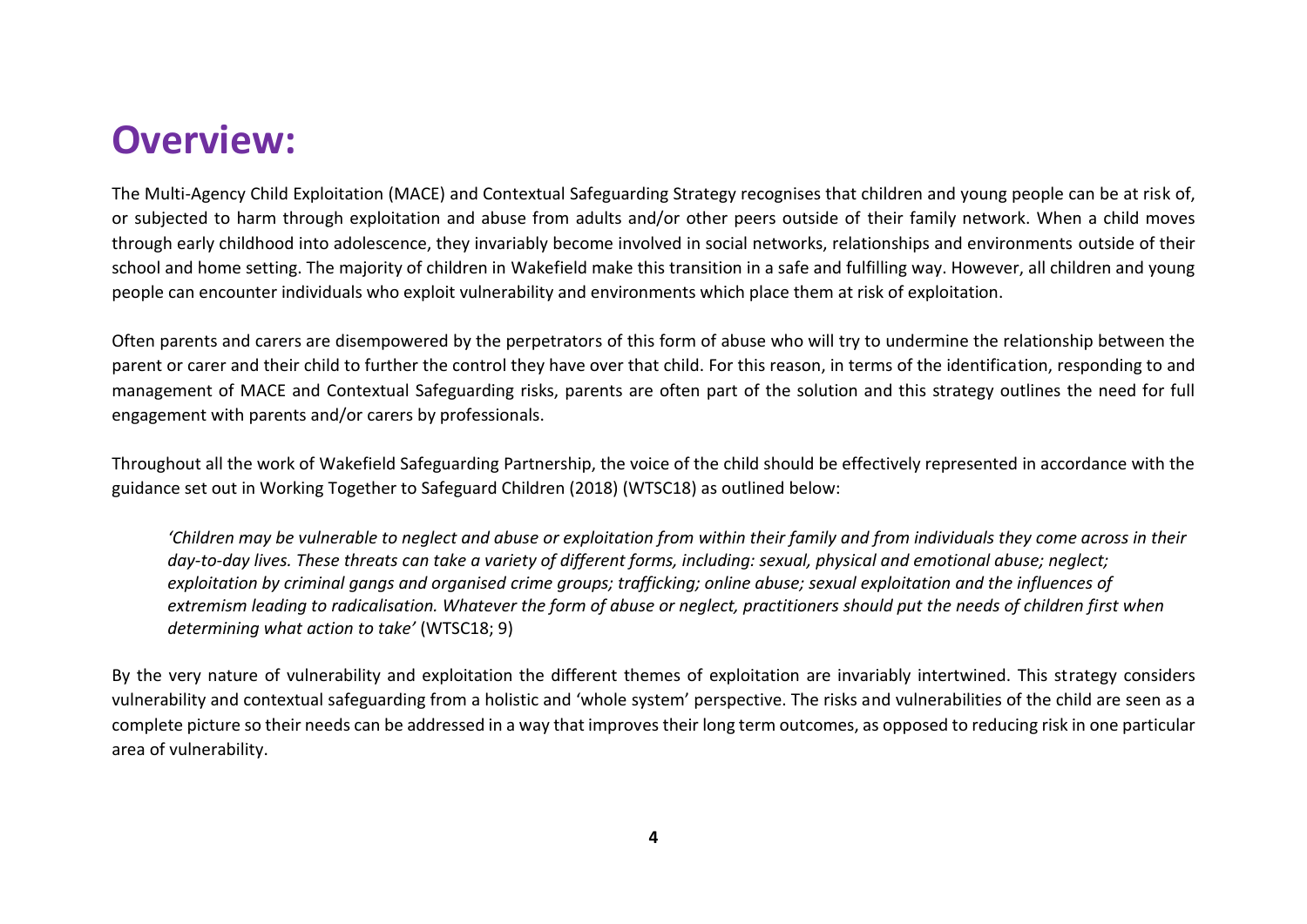Extra-familial exploitation and abuse does not discriminate and impacts across culture, age, gender or geography (both offline or online) and as such incorporates a number of areas of criminality. Exploitation also often occurs without the child's immediate recognition and/or with the child believing that they are in control of the situation and can therefore be difficult to identify. Further, the nature of life in the 21<sup>st</sup> Century is that online and offline domains are no longer two distinct and separate areas. The relationship between the two is now fluid and interchangeable and as such we need to be able to recognise and respond to this effectively.

This MACE and Contextual Safeguarding strategy aims to build on existing structures in place across Wakefield to bring together expertise, knowledge and skills to deliver services in a co-ordinated way across the following strands of exploitation:

- Child Sexual Exploitation (CSE)
- Child Criminal Exploitation (CCE) including County Lines
- Children Missing from Home (MFH)
- Harmful Sexual Behaviour (HSB)
- Modern Day Slavery and Human Trafficking (MSHT)
- Online Child Exploitation
- Wider Contextual Safeguarding

It is of note that this list is not exhaustive and that the WSCP MACE and Contextual Safeguarding strategy will evolve over time to address the changing dynamics of exploitation and address future and emerging threats and risks.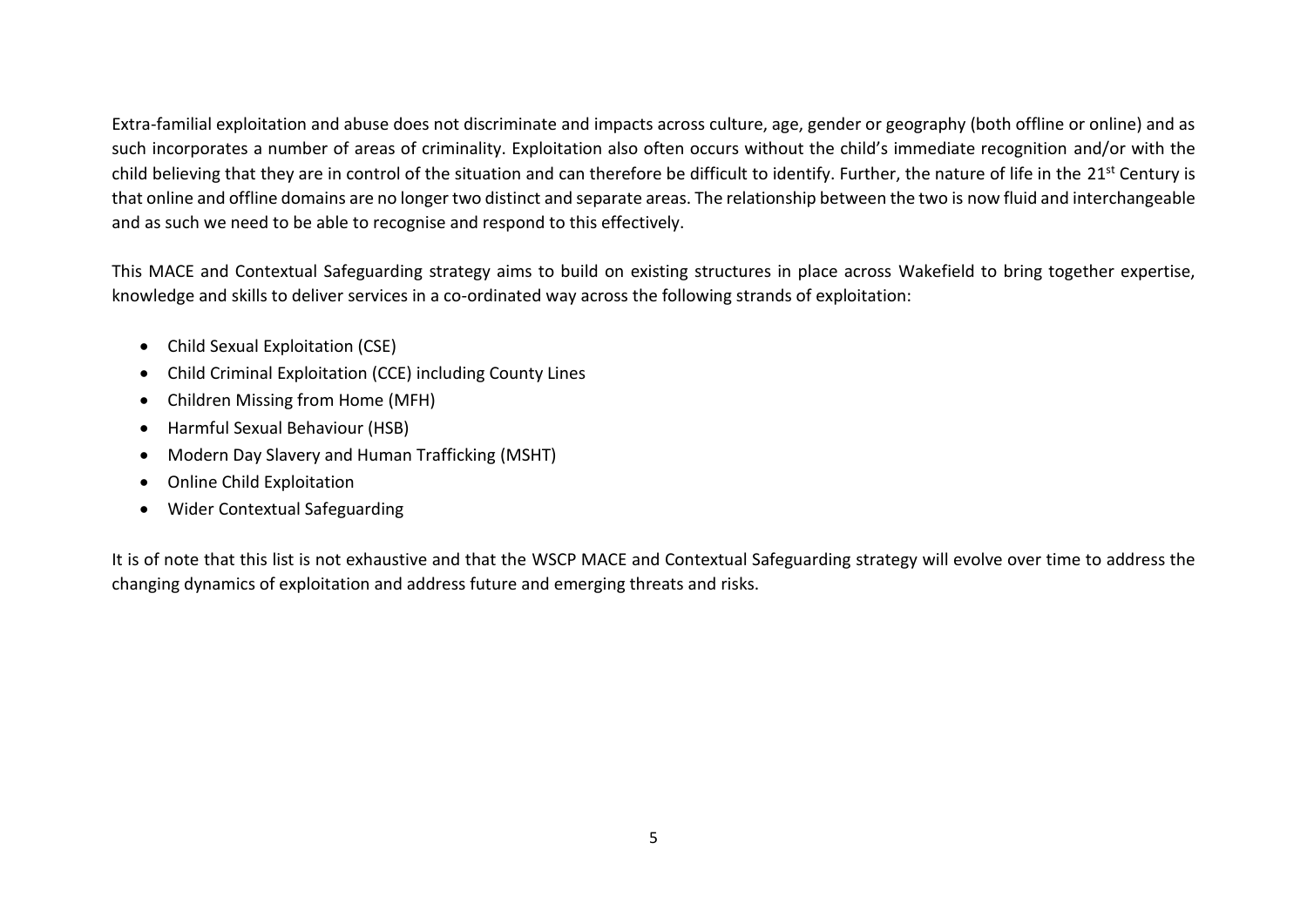# **Vision:**

WSCP's vision for our MACE and Contextual Safeguarding arrangements is that:

"*All children in Wakefield who are vulnerable to exploitation and abuse are effectively identified and protected by services which are delivered in a co-ordinated an informed way that consistently responds to the risks and improves the outcomes for our children, their families and the wider community*".

In order to achieve this, we have set out four clear priorities over the next three years. It requires a clear coordinated action plan to be delivered across our WSCP and is driven forward within our local communities. It involves looking at Child Exploitation and Contextual Safeguarding from a 'whole system' approach and focuses on creating strong partnerships that can deliver creative problem solving action plans to create safe spaces for the children and young people of Wakefield both online and in the real world.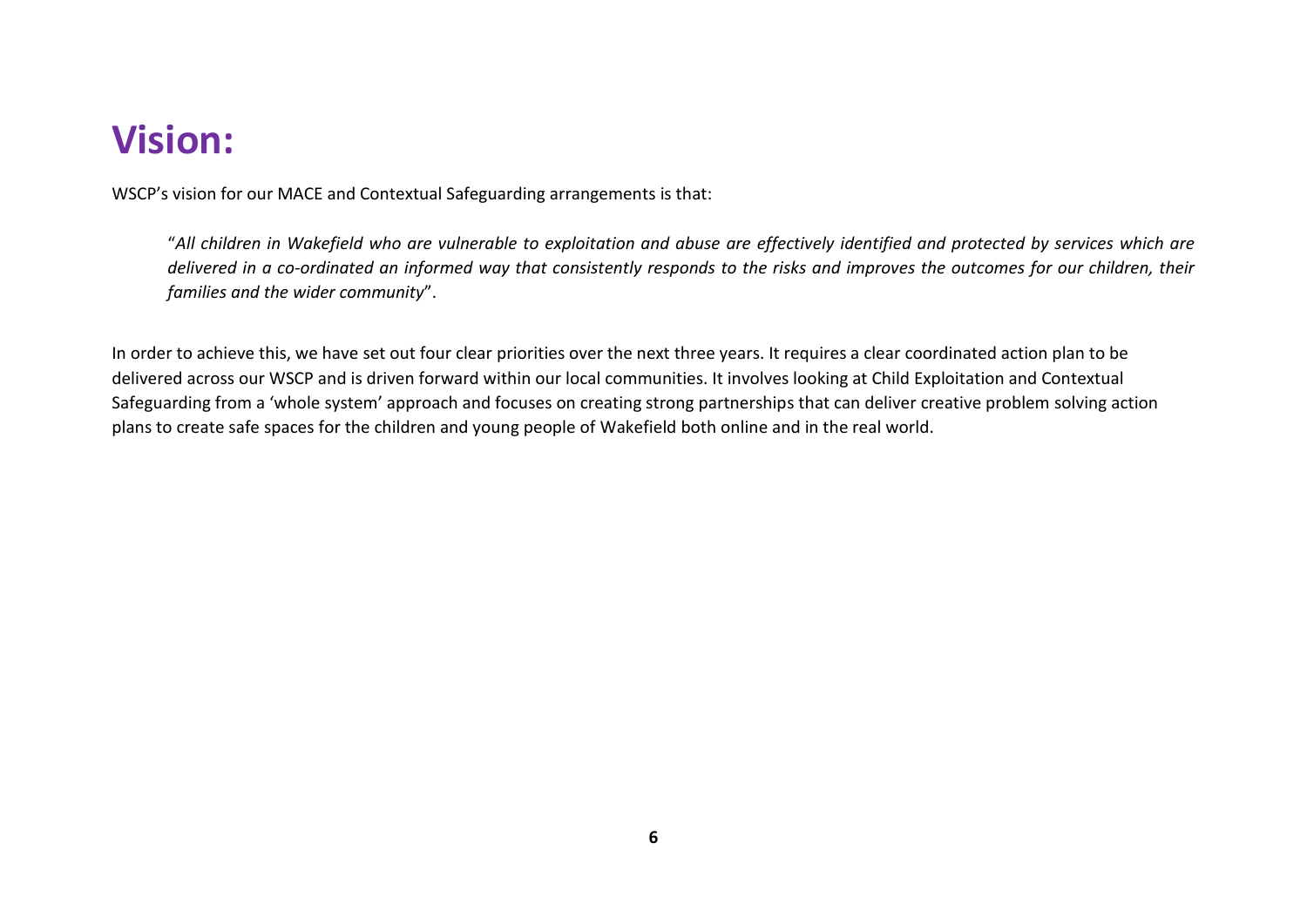# **Partnership Structure:**

The Multi-Agency Child Exploitation and Contextual Safeguarding strategy sits within our wider Safeguarding Children Partnership arrangements. The strategic arrangements are overseen by our MACE Sub-Group that reports into the WSCP Executive. Underneath the Sub-Group, we have a Vulnerable to Exploitation Operational group, Child Vulnerable to Exploitation (CVE) Victim and Perpetrator Risk Assessment Meetings (RAM) that operate across the district of Wakefield.

> **Wakefield Safeguarding Children Partnership**  Members: All services who work with children & families, including voluntary, private and community sector

**Safeguarding Partnership Executive** Members: 3 partners (Council, CCG, Police) with support from primary and secondary Head teacher representatives

#### **Child Safeguarding Practice Group**

Responsible for rapid reviews following the death or serious injury to children or young people where abuse or neglect are suspected.

The Safeguarding Partnership Executive then decides whether a full local review is warranted based on this review and evidence.

#### **Child Death Overview Panel**

Considers all child deaths in the Wakefield area to identify any learning and themes.

## **MACE Group**

Develop, monitor and challenge the work of the partnership in respect of contextual safeguarding including: child sexual exploitation (CSE), child criminal exploitation (CCE), and children missing from home or care.

#### **Learning & Development Group**

Draws any subsequent learning fro m the other sub-groups and has responsibility for devising and delivering training across the partnership.

#### **Safeguarding Effectiveness Group**

Reviews all the work of the Partnership through data analysis and multi agency audit.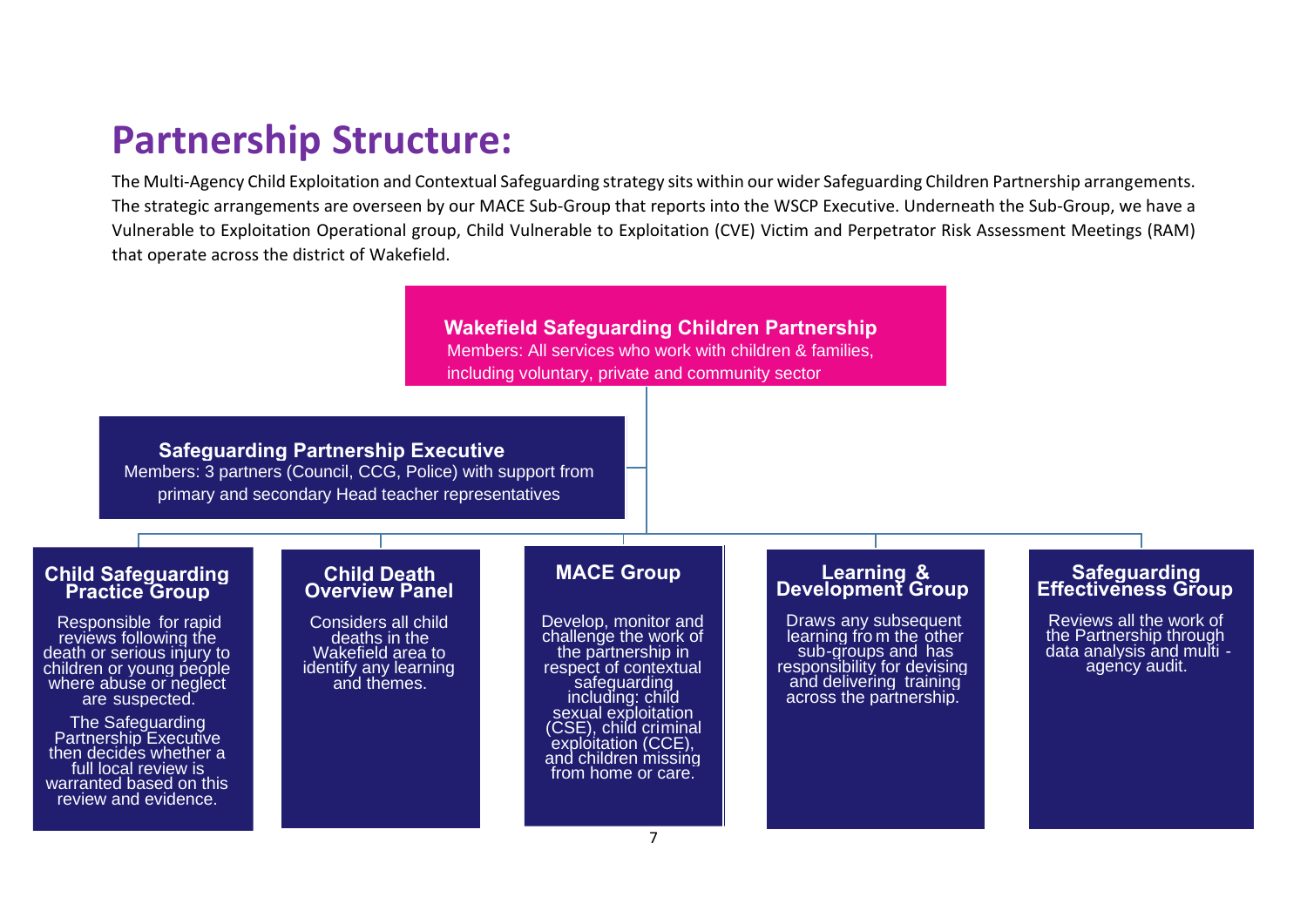|                                         | . Chair: Head of Safeguarding, Quality & Learning, WMDC CSC & Detective Chief Inspector, WYP                                                                                                                                                                                                                                                                                                                                                                                                                                                                                                                                                                                                                                                                                                                                                                                                                                                       |                                                                                                                                                                                                                                                                                                                                                       |  |  |
|-----------------------------------------|----------------------------------------------------------------------------------------------------------------------------------------------------------------------------------------------------------------------------------------------------------------------------------------------------------------------------------------------------------------------------------------------------------------------------------------------------------------------------------------------------------------------------------------------------------------------------------------------------------------------------------------------------------------------------------------------------------------------------------------------------------------------------------------------------------------------------------------------------------------------------------------------------------------------------------------------------|-------------------------------------------------------------------------------------------------------------------------------------------------------------------------------------------------------------------------------------------------------------------------------------------------------------------------------------------------------|--|--|
| <b>MACE Sub-Group</b>                   | • Membership:<br>.CCG Designated Nurse<br>•Safeguarding & Quality Service Manager<br>• WSCP Manager<br>• Liaison & Diversion Service Manager<br>•Youth Service Team Manager<br>•Performance & Business Intelligence Manager<br>•Turning Point Operations Manager<br>• Housing Needs Service Manager<br>• Young Lives Consortium (YLC)                                                                                                                                                                                                                                                                                                                                                                                                                                                                                                                                                                                                              | <b>CVE Missing Team Manager</b><br><b>WYP Detective Sergeant</b><br><b>YJS Team Manager</b><br><b>Service Manager for Alternative Provision</b><br><b>WYCA Safeguarding Advisor</b><br><b>Parents Against Child Exploitation (PACE)</b><br><b>Wakefield District Housing Manager</b><br><b>WDMC Licensing Manager</b><br><b>School Representative</b> |  |  |
|                                         | • Chair: YJS Team Manager                                                                                                                                                                                                                                                                                                                                                                                                                                                                                                                                                                                                                                                                                                                                                                                                                                                                                                                          |                                                                                                                                                                                                                                                                                                                                                       |  |  |
| <b>Vulnerable to Exploitation Group</b> | • Membership: YJS Police Officer, YJS Intensive Supervision and Resettlement Team: Case manager, Pupil<br>Referral Units: Head of Safeguarding, Next Generation (Lightwaves): Manager / Lead worker, Children in<br>Care: Lead Nurse, Missing and CVE Team: Team manager and Case manager, Families Achieving Change<br>(FAC) Team: Social worker and family worker, Early Help: Co-ordinator, Early Help: Case manager /<br>Practitioner, Early Help: Social Worker, Young Lives Consortium: Coordinator, Turning Point: Case<br>Worker, Liaison & Diversion: Coordinator, Liaison & Diversion: Police officer, Wakefield Police, Early<br>Action Team: Police Sergeant, Children's Social Care: Senior Social Worker, Wakefield Youth Work Team:<br>Youth and Community Development Worker, Wakefield Youth Work Team: Project Worker, Parents<br>against Child Exploitation (PACE): Children and Families Worker, WDH, Education Services: Lead |                                                                                                                                                                                                                                                                                                                                                       |  |  |
|                                         | <b>Safeguarding Adviser</b>                                                                                                                                                                                                                                                                                                                                                                                                                                                                                                                                                                                                                                                                                                                                                                                                                                                                                                                        |                                                                                                                                                                                                                                                                                                                                                       |  |  |
| <b>CVE - Victim RAM</b>                 | • Chair: Social Care manager Michelle Leadbeater<br>. Membership: Social care, Police, Liason and Diversion, Spectrum Health, Youth Offending Team, CAMHS,<br>PACE worker, Education and 0-19 health service for Children in Care.                                                                                                                                                                                                                                                                                                                                                                                                                                                                                                                                                                                                                                                                                                                 |                                                                                                                                                                                                                                                                                                                                                       |  |  |
|                                         |                                                                                                                                                                                                                                                                                                                                                                                                                                                                                                                                                                                                                                                                                                                                                                                                                                                                                                                                                    |                                                                                                                                                                                                                                                                                                                                                       |  |  |
| <b>CVE - Perpetrator RAM</b>            | • Charir: Detective Inspector Paul Oldham<br>Wakefield Cousel legal services and Wakefield licensing.                                                                                                                                                                                                                                                                                                                                                                                                                                                                                                                                                                                                                                                                                                                                                                                                                                              | • Membership: Police, Social Care, Probation, WDH, WYP Cilvil Case Officer, Liason and Diversion, MAPPA,                                                                                                                                                                                                                                              |  |  |
|                                         |                                                                                                                                                                                                                                                                                                                                                                                                                                                                                                                                                                                                                                                                                                                                                                                                                                                                                                                                                    |                                                                                                                                                                                                                                                                                                                                                       |  |  |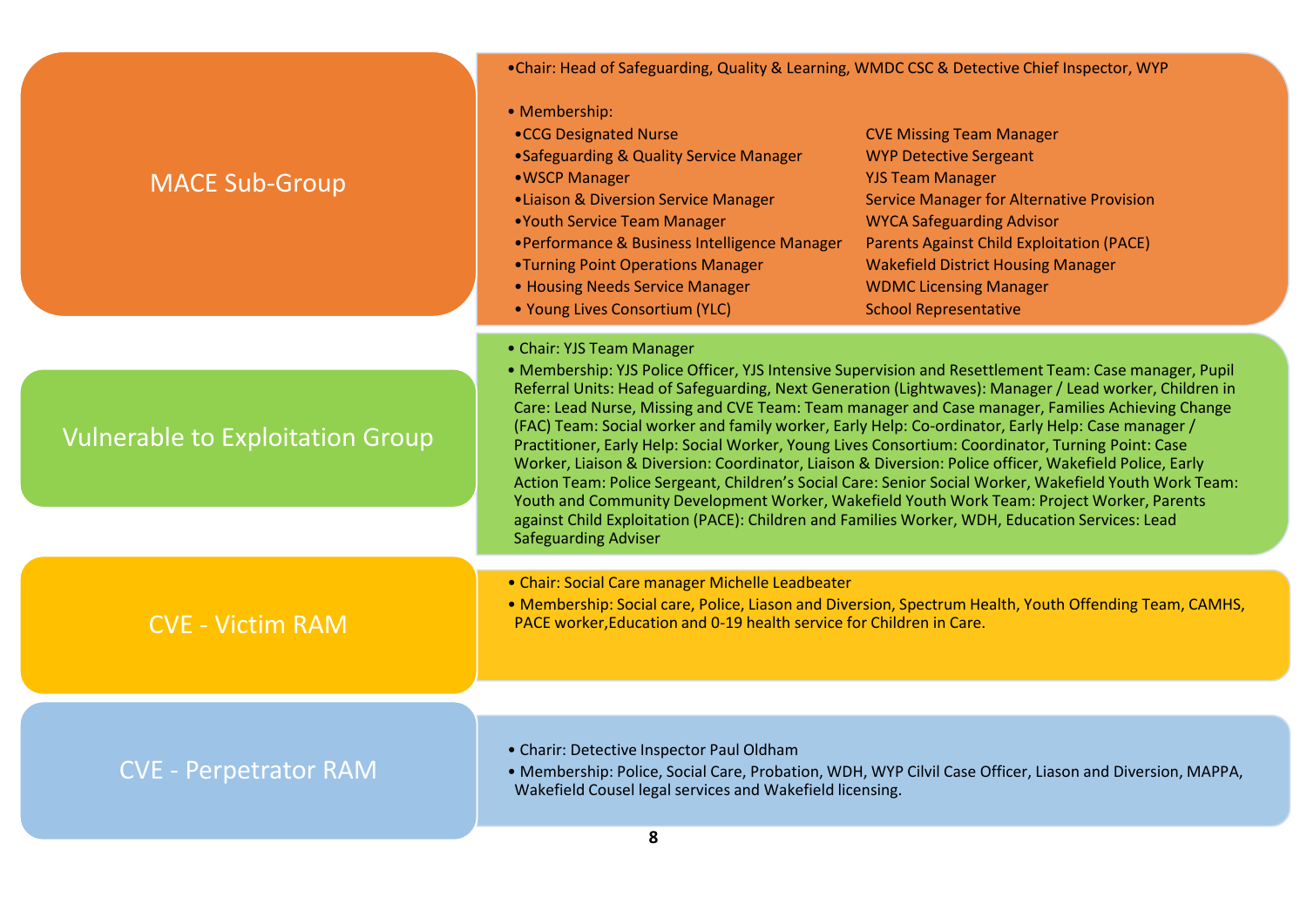# **Strategic Priorities:**

This MACE and Contextual Safeguarding strategy has identified four key priorities across our partnership. These four priorities will be underpinned by a detailed action plan that holds partners to account for their plans to fulfil the actions set out across our priority areas.



**Embedding a culture within organisations that recognise the root cause of CVE, the signs and risk indicators through coordination, established pathways and the governance structure**

**2. Protect & Support Protecting children and young people** 

**who are at risk of exploitation providing targeted support**

### **3. Disrupt through investigation and prosecution**

**Services and communities work together to prevent children & young people being exploited with a particular focus on partnership investigation leading to effective disruption and prosecution**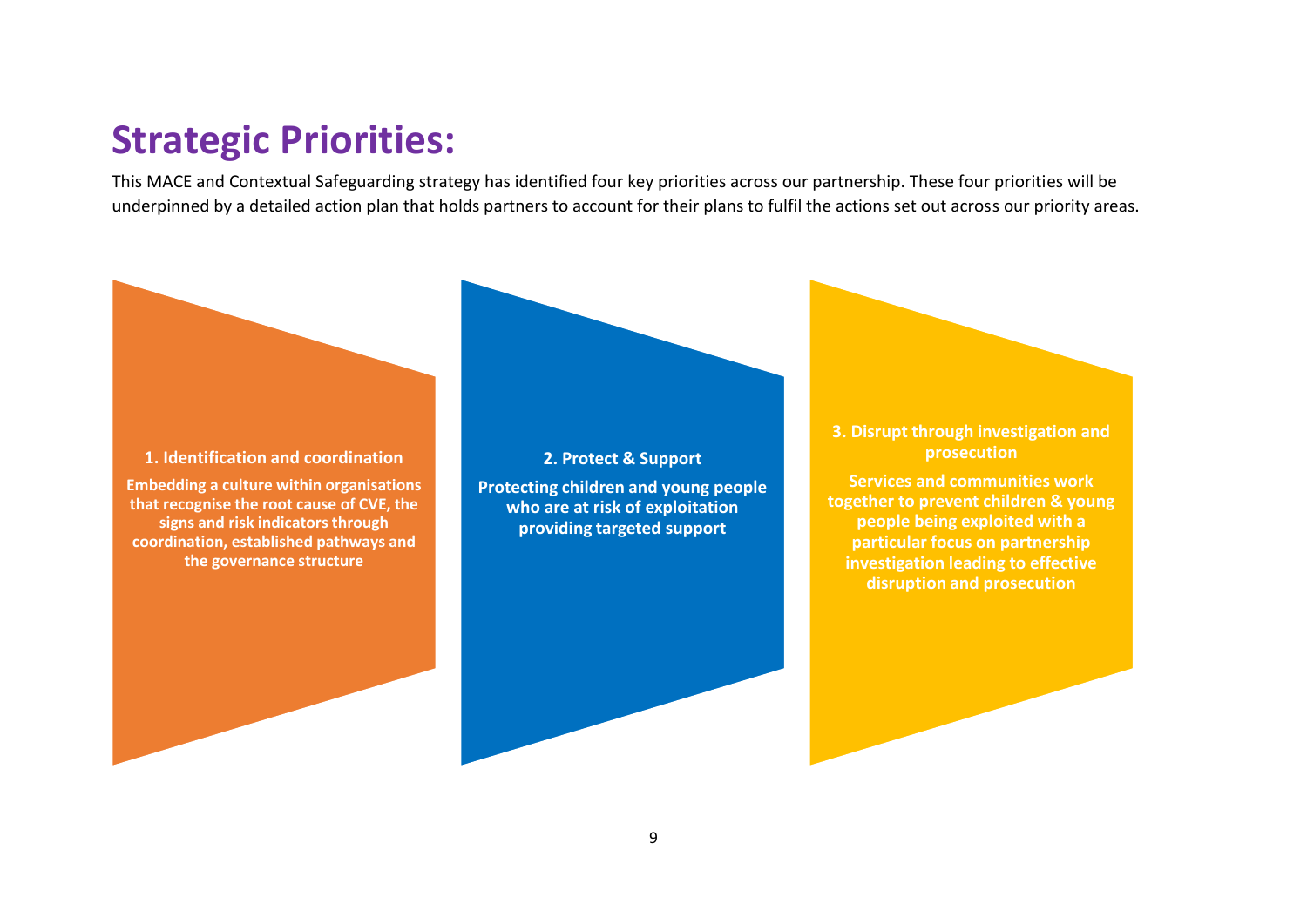## **1. Identification and coordination**

**Embedding a culture within organisations that recognise the root cause of CVE, the signs and risk indicators through coordination, established pathways and the governance structure**

|                | <b>No</b> Action                                                                                                                                                                             | <b>Oversight</b>      | <b>Timescale</b>  | <b>RAG</b>    |
|----------------|----------------------------------------------------------------------------------------------------------------------------------------------------------------------------------------------|-----------------------|-------------------|---------------|
|                |                                                                                                                                                                                              |                       |                   | <b>Rating</b> |
|                | Partners and communities to understand the signs, symptoms and   MACE Sub Group<br>locations of child exploitation and raise concerns early, alerting<br>statutory services where necessary. |                       | <b>March 2022</b> |               |
| $\overline{2}$ | All partners recognise the diversity of all communities in Wakefield  <br>and ensure services are responsive to the needs of different<br>communities.                                       | <b>MACE Sub Group</b> | <b>March 2022</b> |               |
| 3              | Potential perpetrators of child exploitation are identified early in a<br>range of settings and shared in a timely and appropriate manner.                                                   | <b>MACE Sub Group</b> | <b>March 2022</b> |               |

## **2. Protecting children and young people who are at risk of exploitation providing targeted support**

| No Action                                                                                   | Oversight | <b>Timescale</b> | <b>RAG</b>    |
|---------------------------------------------------------------------------------------------|-----------|------------------|---------------|
|                                                                                             |           |                  | <b>Rating</b> |
| Appropriate services commissioned to support children who have experienced   MACE Sub Group |           | May 2022         |               |
| child exploitation to span across child and adult services.                                 |           |                  |               |